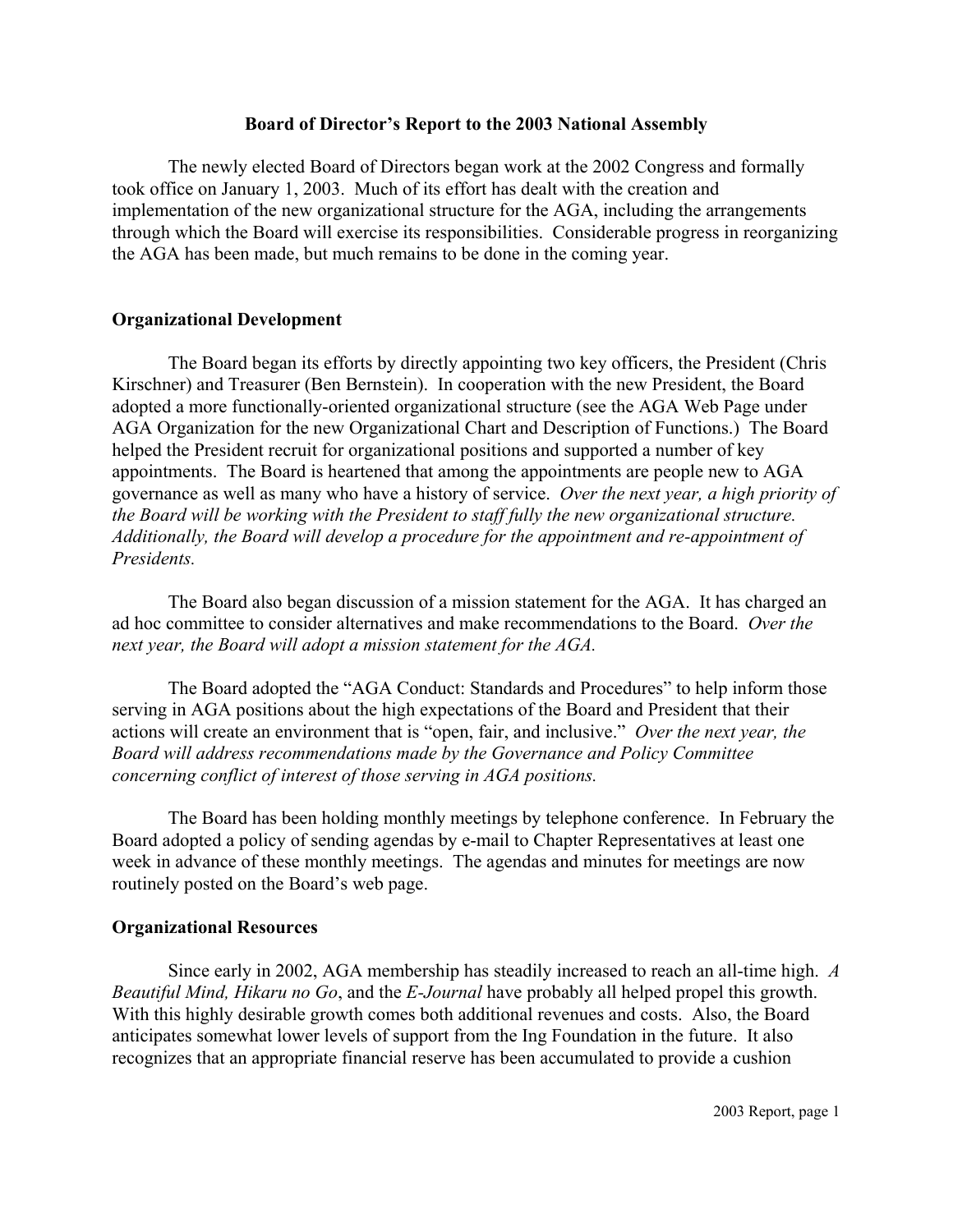against unanticipated costs or reductions in revenue. In view of these considerations, the Board approved a Fiscal Year 2004 Budget approximately equal to the Fiscal Year 2003 Budget.

## **Substantive Initiatives**

The Board has allocated funds for a Youth Outreach Pilot Project. A committee has been formed to design a competition for mini-grants of up to \$1,000 for chapters that have ideas for increasing the number of youths sufficiently committed to Go to play in an AGA rated tournament. The goal of the project is to add 100 new youth members. *Over the next year, the Board will encourage and monitor the program as well as assess its impacts.* 

The Board has encouraged the Vice President for Communication to pursue the proposal to enhance the *E-Journal* and replace the *American Go Journal* with a yearbook. The Vice President is currently gathering reactions from the membership. *Over the next year, the Board expects to make a decision about the restructuring of publications and oversee its implementation.*

# **Looking Ahead**

As the transition to the new organizational structure nears completion, the Board hopes to spend a greater fraction of its efforts working with the President on substantive issues. We also need to discover and engage those among our membership with professional skills essential to increasing the organizational capacity of the AGA. The most important challenge facing our organization is recruiting, harnessing, and coordinating people-resources; those who have a love of go and who have professional know-how in the different specialties that now formally exist in the organization chart and who can, thereby, strongly enhance the capacity of the AGA to manage and execute projects successfully.

Increased organizational capacity will enable us to purse a number of possible initiatives over the coming years:

 \* Clarifying and expanding the value of the AGA to its existing members and potential members.

\* Strengthening the bond between chapters and the national organization.

\* Enhancing outreach efforts to spread the word to start building tomorrow's membership today.

\* Strengthening relationships with other national organizations, both professional and amateur.

\* Issuing official rank diplomas for reaching a measured achievement level, for both kyus and dans, and possibly creating a new class of players called "semi-pro."